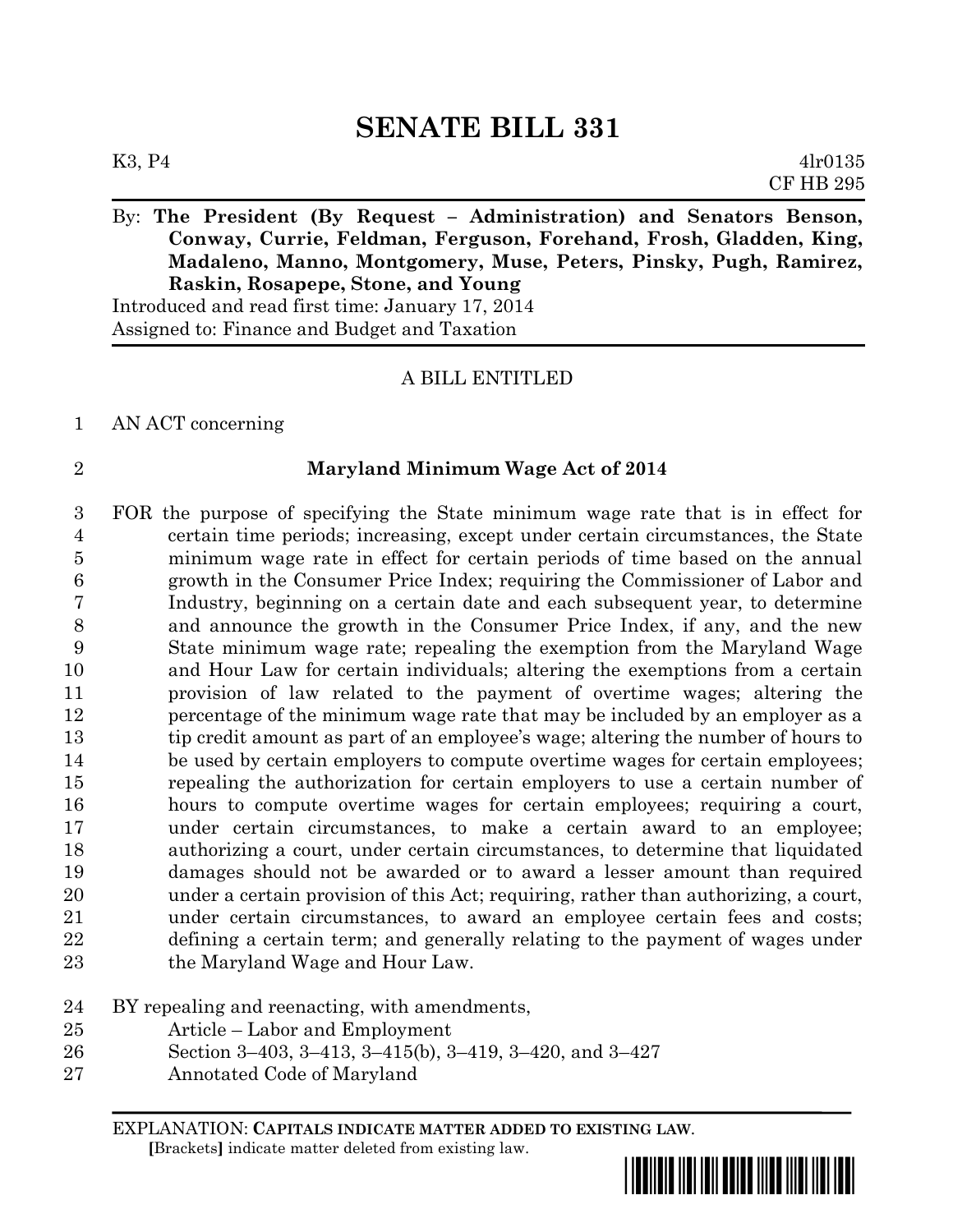|                                                   | $\sqrt{2}$                                                                                                                                                                              |                                               | <b>SENATE BILL 331</b>                                                                                                                                            |  |  |  |  |
|---------------------------------------------------|-----------------------------------------------------------------------------------------------------------------------------------------------------------------------------------------|-----------------------------------------------|-------------------------------------------------------------------------------------------------------------------------------------------------------------------|--|--|--|--|
| $\mathbf{1}$                                      |                                                                                                                                                                                         | (2008 Replacement Volume and 2013 Supplement) |                                                                                                                                                                   |  |  |  |  |
| $\overline{2}$<br>$\boldsymbol{3}$<br>4<br>5<br>6 | BY repealing and reenacting, without amendments,<br>Article – Labor and Employment<br>Section $3-415(a)$<br>Annotated Code of Maryland<br>(2008 Replacement Volume and 2013 Supplement) |                                               |                                                                                                                                                                   |  |  |  |  |
| 7<br>8                                            | SECTION 1. BE IT ENACTED BY THE GENERAL ASSEMBLY<br>OF<br>MARYLAND, That the Laws of Maryland read as follows:                                                                          |                                               |                                                                                                                                                                   |  |  |  |  |
| 9                                                 | <b>Article - Labor and Employment</b>                                                                                                                                                   |                                               |                                                                                                                                                                   |  |  |  |  |
| 10                                                | $3 - 403.$                                                                                                                                                                              |                                               |                                                                                                                                                                   |  |  |  |  |
| 11                                                | (a)                                                                                                                                                                                     |                                               | This subtitle does not apply to an individual who:                                                                                                                |  |  |  |  |
| 12<br>13                                          |                                                                                                                                                                                         | (1)                                           | is employed in a capacity that the Commissioner defines, by<br>regulation, to be administrative, executive, or professional;                                      |  |  |  |  |
| 14<br>15                                          |                                                                                                                                                                                         | (2)                                           | is employed in a nonadministrative capacity at an organized camp,<br>including a resident or day camp;                                                            |  |  |  |  |
| 16<br>17                                          | hours in a week;                                                                                                                                                                        | (3)                                           | is under the age of 16 years and is employed no more than 20                                                                                                      |  |  |  |  |
| 18                                                |                                                                                                                                                                                         | (4)                                           | is employed as an outside salesman;                                                                                                                               |  |  |  |  |
| 19                                                |                                                                                                                                                                                         | (5)                                           | is compensated on a commission basis;                                                                                                                             |  |  |  |  |
| 20<br>21                                          | a week;                                                                                                                                                                                 | (6)                                           | [is at least 62 years old and is employed no more than 25 hours in                                                                                                |  |  |  |  |
| 22<br>$23\,$                                      | of the employer;                                                                                                                                                                        | (7)                                           | is a child, parent, spouse, or other member of the immediate family                                                                                               |  |  |  |  |
| 24                                                |                                                                                                                                                                                         | (8)                                           | is employed in a motion picture or drive-in theater;                                                                                                              |  |  |  |  |
| $25\,$<br>26<br>$27\,$                            | school system;                                                                                                                                                                          | $(9)$ (7)                                     | is employed as part of the training in a special education<br>program for emotionally, mentally, or physically handicapped students under a public                |  |  |  |  |
| 28<br>29                                          |                                                                                                                                                                                         |                                               | is employed by an employer who is engaged in canning,<br>[(10)] (8)<br>freezing, packing, or first processing of perishable or seasonal fresh fruits, vegetables, |  |  |  |  |

or horticultural commodities, poultry, or seafood; **OR**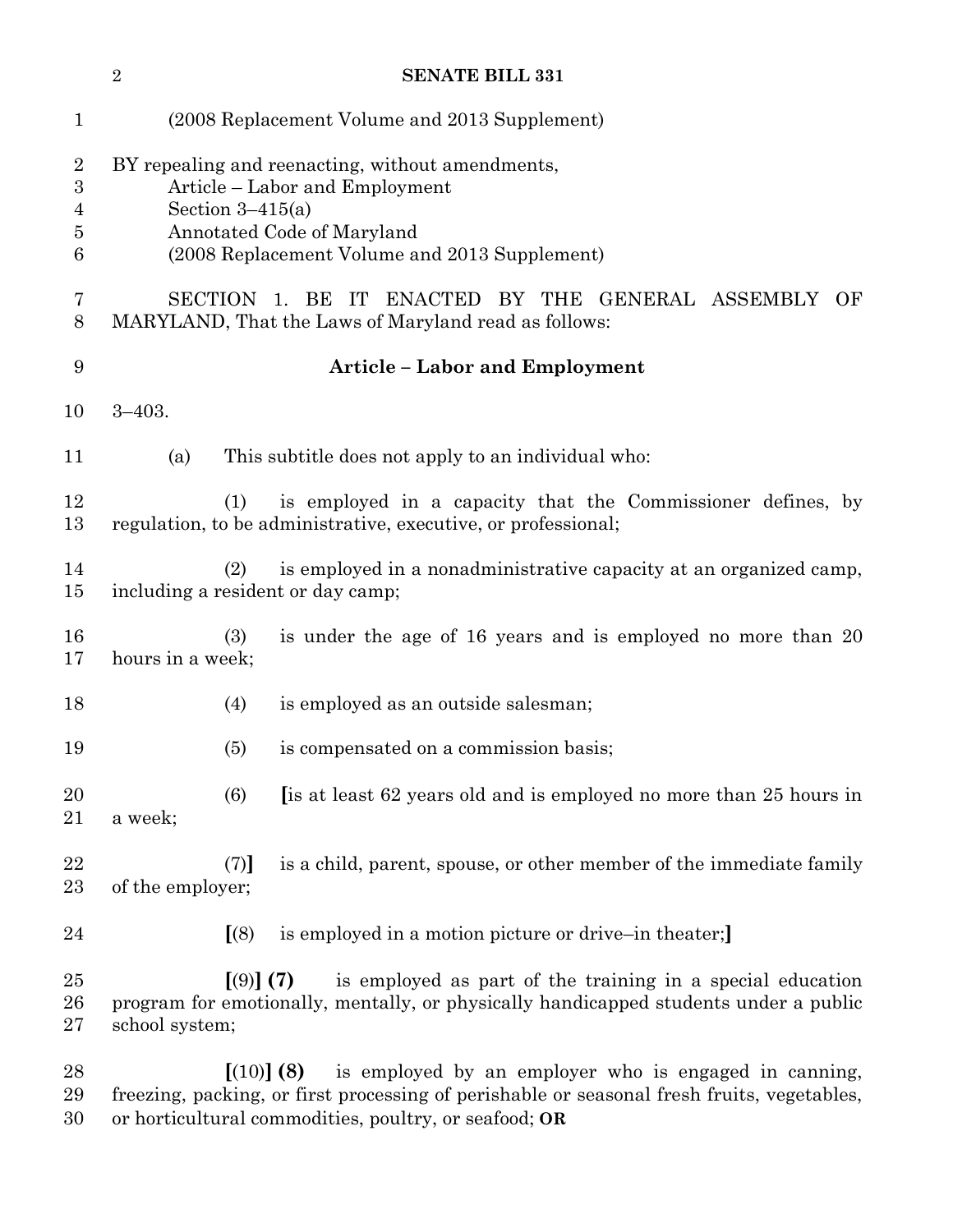| $\mathbf{1}$<br>$\overline{2}$ | [(11)] (9)<br>profit, or religious organization if: |      | engages in the activities of a charitable, educational, not for                                                                                                                                                              |
|--------------------------------|-----------------------------------------------------|------|------------------------------------------------------------------------------------------------------------------------------------------------------------------------------------------------------------------------------|
| $\boldsymbol{3}$               |                                                     | (i)  | the service is provided gratuitously; and                                                                                                                                                                                    |
| $\overline{4}$                 |                                                     | (ii) | there is, in fact, no employer-employee relationship[; or                                                                                                                                                                    |
| $\overline{5}$<br>6            | (12)<br>other similar establishment that:           |      | is employed in a cafe, drive-in, drugstore, restaurant, tavern, or                                                                                                                                                           |
| 7                              |                                                     | (i)  | sells food and drink for consumption on the premises; and                                                                                                                                                                    |
| 8                              |                                                     | (ii) | has an annual gross income of \$250,000 or less.                                                                                                                                                                             |
| 9                              | (b)                                                 |      | This subtitle does not apply to an individual who:                                                                                                                                                                           |
| 10<br>11                       | (1)                                                 |      | is employed in agriculture if, during each quarter of the preceding<br>calendar year, the employer used no more than 500 agricultural–worker days;                                                                           |
| 12                             | (2)                                                 |      | is engaged principally in the range production of livestock; or                                                                                                                                                              |
| 13<br>14<br>15                 | (3)                                                 |      | is employed as a hand-harvest laborer and is paid on a piece-rate<br>basis in an operation that, in the region of employment, has been and customarily and<br>generally is recognized as having been paid on that basis, if: |
| 16                             |                                                     | (i)  | the individual:                                                                                                                                                                                                              |
| 17<br>18                       |                                                     |      | commutes daily from the permanent residence of the<br>1.<br>individual to the farm where the individual is employed; and                                                                                                     |
| 19<br>20                       | agriculture less than 13 weeks; or                  |      | during the preceding calendar year, was employed in<br>2.                                                                                                                                                                    |
| 21                             |                                                     | (ii) | the individual:                                                                                                                                                                                                              |
| 22                             |                                                     |      | is under the age of 17;<br>1.                                                                                                                                                                                                |
| 23<br>24                       |                                                     |      | is employed on the same farm as a parent of the<br>2.<br>individual or a person standing in the place of the parent; and                                                                                                     |
| 25<br>26                       | least 17 years old is paid on the same farm.        |      | is paid at the same rate that an employee who is at<br>3.                                                                                                                                                                    |
| 27                             | $3 - 413.$                                          |      |                                                                                                                                                                                                                              |
| 28<br>29                       | (1)<br>(a)<br>MEANINGS INDICATED.                   | IN   | <b>THIS</b><br>SECTION THE FOLLOWING WORDS<br><b>HAVE</b><br><b>THE</b>                                                                                                                                                      |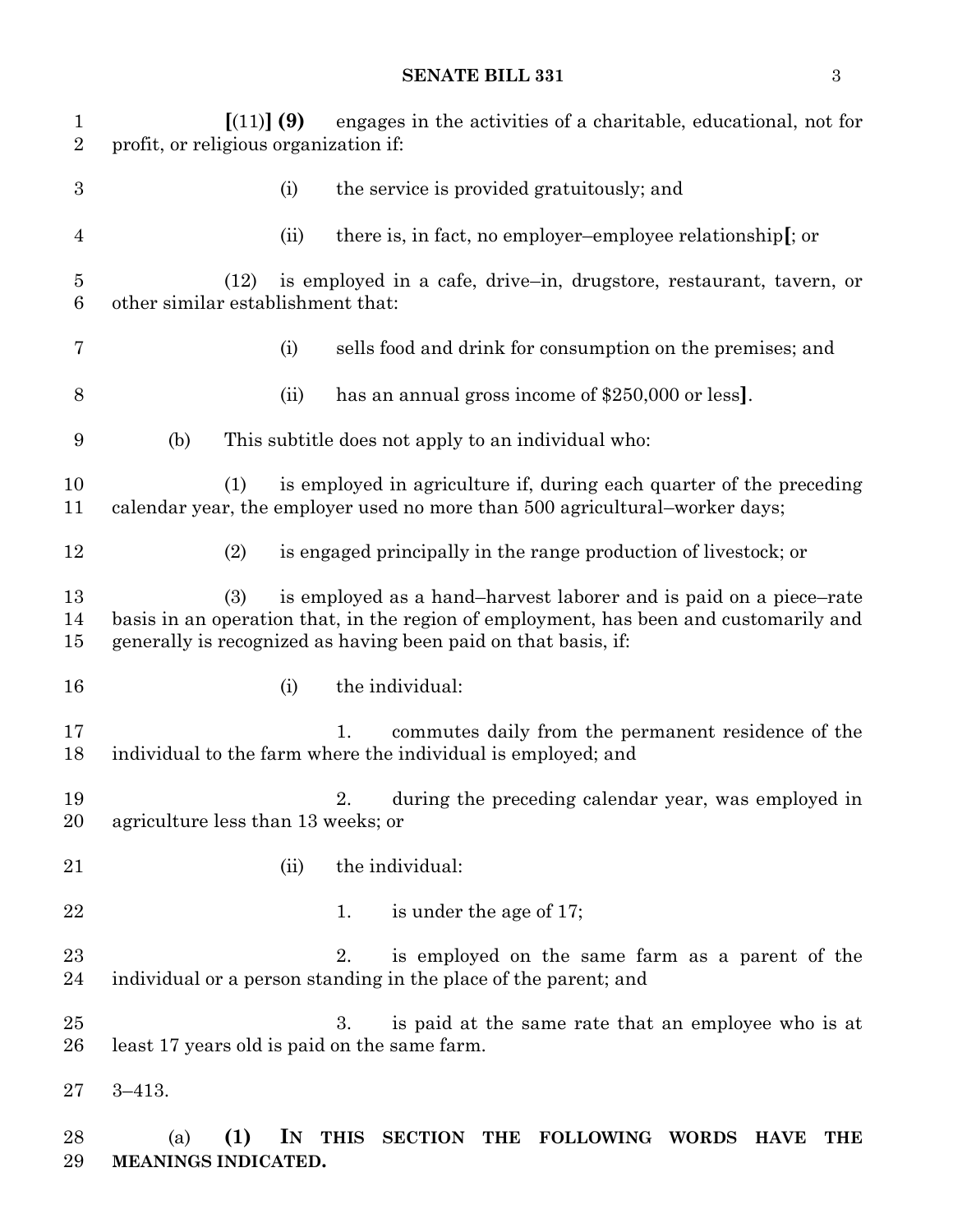**SENATE BILL 331**

 **(2) "CONSUMER PRICE INDEX" MEANS THE CONSUMER PRICE INDEX FOR ALL URBAN CONSUMERS FOR THE WASHINGTON–BALTIMORE METROPOLITAN AREA OR A SUCCESSOR INDEX PUBLISHED BY THE FEDERAL BUREAU OF LABOR STATISTICS. (3) [**In this section, "employer"**] "EMPLOYER"** includes a governmental unit. 7 (b) Except as provided in  $\S 3-414$  of this subtitle, each employer shall pay: (1) to each employee who is subject to both the federal Act and this subtitle, at least the greater of: 10 (i) the minimum wage for that employee under the federal Act; or (ii) **[**a wage that equals a rate of \$6.15 per hour**] THE STATE MINIMUM WAGE RATE SET UNDER SUBSECTION (C) OF THIS SECTION**; and (2) each other employee who is subject to this subtitle, at least: (i) the greater of: 16 16 1. the highest minimum wage under the federal Act; or 2. **[**a wage that equals a rate of \$6.15 per hour**] THE STATE MINIMUM WAGE RATE SET UNDER SUBSECTION (C) OF THIS SECTION**; or (ii) a training wage under regulations that the Commissioner adopts that include the conditions and limitations authorized under the federal Fair Labor Standards Amendments of 1989. **(C) (1) The STATE MINIMUM WAGE RATE IS: (I) FOR THE 12–MONTH PERIOD BEGINNING JULY 1, 2014, \$8.20 PER HOUR;**

 **(II) FOR THE 12–MONTH PERIOD BEGINNING JULY 1, 2015, \$9.15 PER HOUR;**

 **(III) FOR THE 12–MONTH PERIOD BEGINNING JULY 1, 2016, \$10.10 PER HOUR; AND**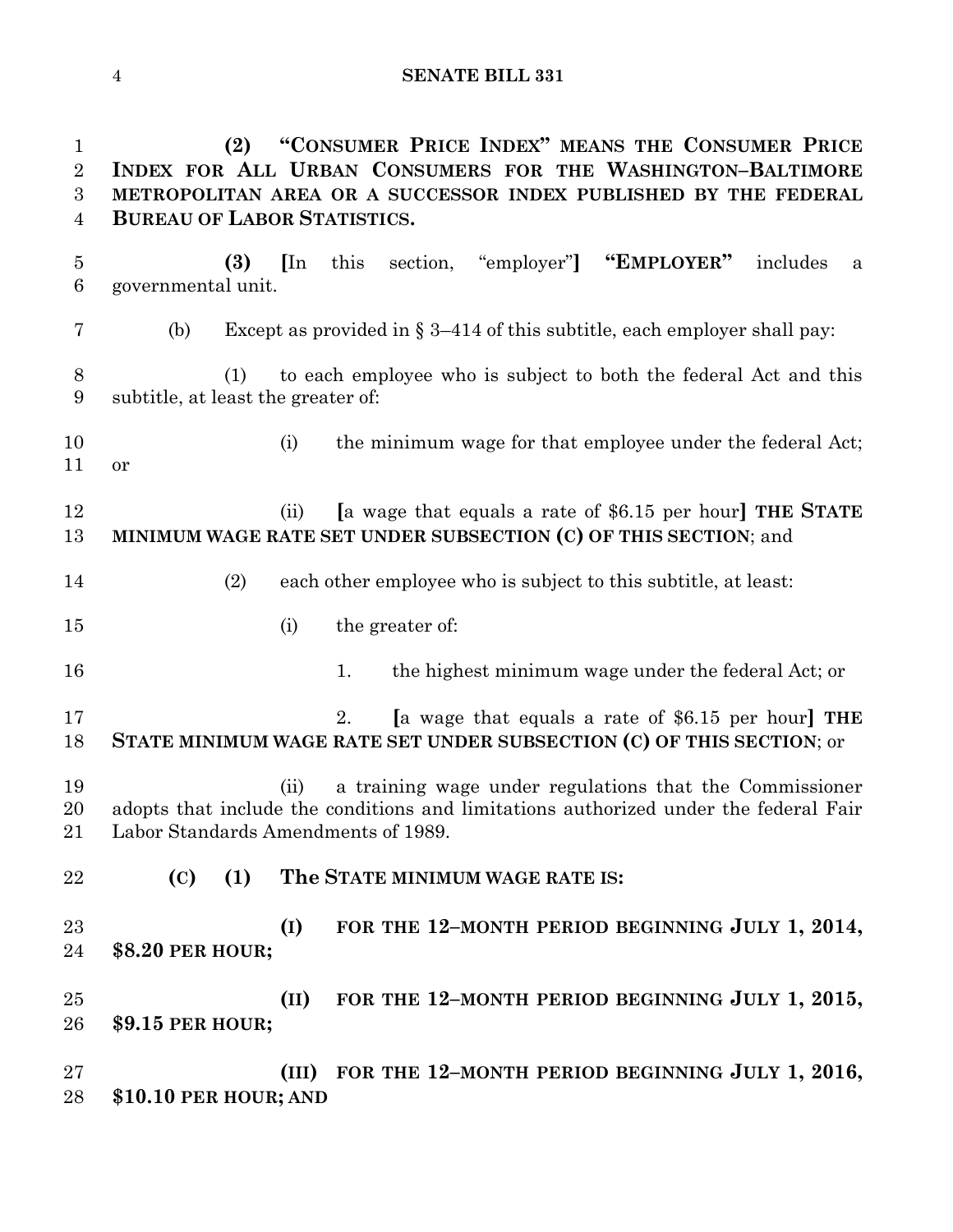**(IV) FOR THE 12–MONTH PERIOD BEGINNING JULY 1, 2017,**

 **AND EACH SUBSEQUENT 12–MONTH PERIOD, THE RATE DETERMINED AND ANNOUNCED BY THE COMMISSIONER UNDER PARAGRAPH (2)(II) OF THIS SUBSECTION. (2) (I) EXCEPT AS PROVIDED IN SUBPARAGRAPH (III) OF THIS PARAGRAPH, FOR THE 12–MONTH PERIOD BEGINNING JULY 1, 2017, AND EACH SUBSEQUENT 12–MONTH PERIOD, THE STATE MINIMUM WAGE RATE SHALL BE INCREASED BY THE AMOUNT, ROUNDED TO THE NEAREST CENT, THAT EQUALS THE PRODUCT OF: 1. THE STATE MINIMUM WAGE RATE IN EFFECT FOR THE PRECEDING 12–MONTH PERIOD; AND 2. THE ANNUAL PERCENTAGE GROWTH IN THE CONSUMER PRICE INDEX, AS DETERMINED BY THE COMMISSIONER UNDER SUBPARAGRAPH (II)1 OF THIS PARAGRAPH. (II) BEGINNING ON MARCH 1, 2017, AND EACH SUBSEQUENT MARCH 1, THE COMMISSIONER SHALL DETERMINE AND ANNOUNCE: 1. THE ANNUAL PERCENTAGE GROWTH, IF ANY, IN THE CONSUMER PRICE INDEX BASED ON THE MOST RECENT 12–MONTH PERIOD FOR WHICH DATA IS AVAILABLE ON MARCH 1; AND 2. THE STATE MINIMUM WAGE RATE EFFECTIVE FOR THE 12–MONTH PERIOD BEGINNING ON THE FOLLOWING JULY 1. (III) IF THERE IS A DECLINE OR NO GROWTH IN THE CONSUMER PRICE INDEX, THE STATE MINIMUM WAGE RATE SHALL REMAIN THE SAME AS THE RATE THAT WAS IN EFFECT FOR THE PRECEDING 12–MONTH PERIOD.** 3–415. (a) Except as otherwise provided in this section, each employer shall pay an overtime wage of at least 1.5 times the usual hourly wage, computed in accordance with § 3–420 of this subtitle. (b) This section does not apply to an employer that is:

(1) subject to 49 U.S.C. § 10501;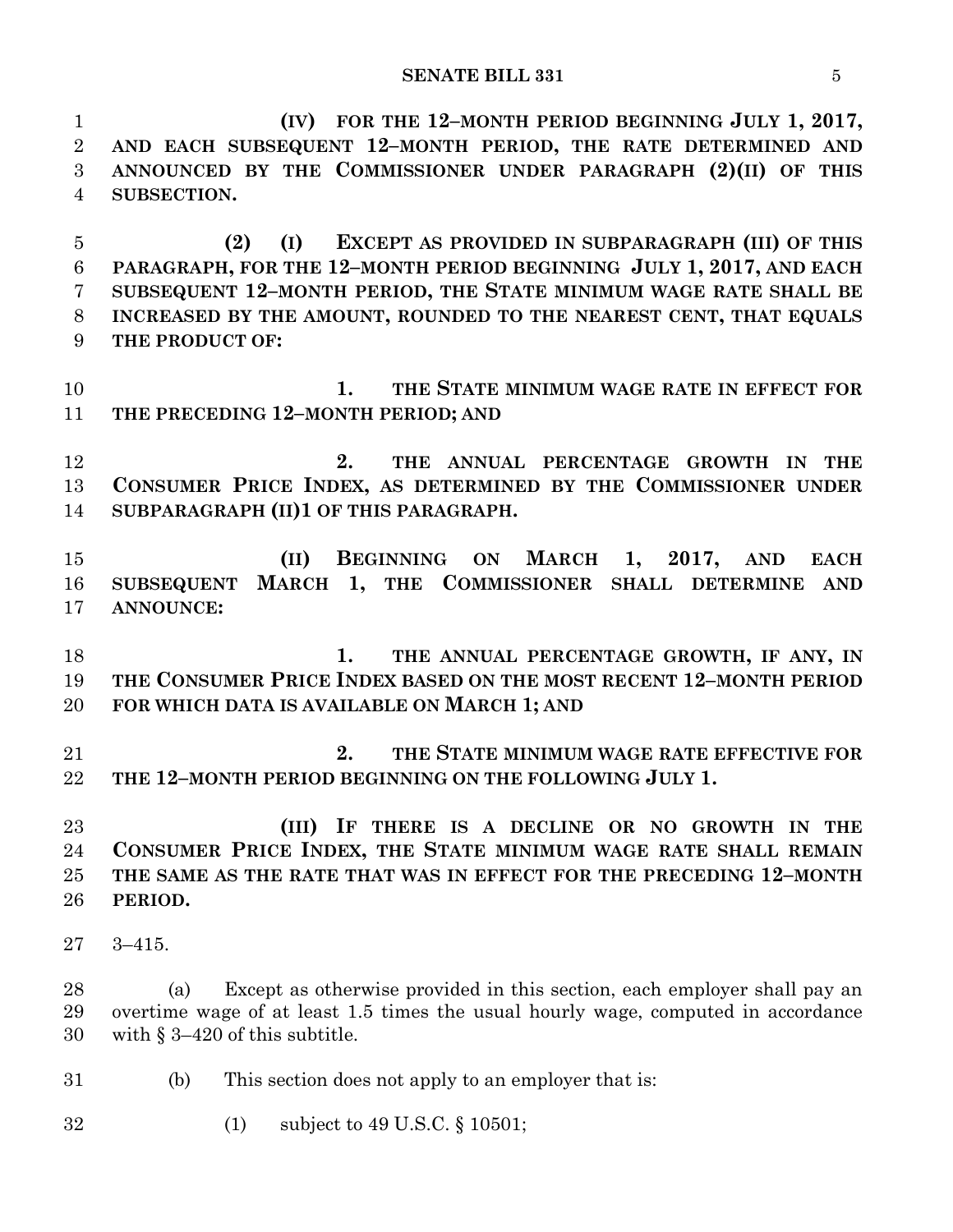|                                                      | <b>SENATE BILL 331</b><br>$\,6$                                                                                                                                                                                                                                        |                                                                                                                                                                                                            |  |  |  |
|------------------------------------------------------|------------------------------------------------------------------------------------------------------------------------------------------------------------------------------------------------------------------------------------------------------------------------|------------------------------------------------------------------------------------------------------------------------------------------------------------------------------------------------------------|--|--|--|
| $\mathbf{1}$                                         | (2)                                                                                                                                                                                                                                                                    | an establishment that is a hotel or motel;                                                                                                                                                                 |  |  |  |
| $\overline{2}$                                       | (3)                                                                                                                                                                                                                                                                    | an establishment that is a restaurant;                                                                                                                                                                     |  |  |  |
| $\boldsymbol{3}$<br>$\overline{4}$<br>$\overline{5}$ | (4)                                                                                                                                                                                                                                                                    | considered a gasoline service station because the employer is<br>engaged primarily in selling gasoline and lubricating oil, even if the employer sells<br>other merchandise or performs minor repair work; |  |  |  |
| $\boldsymbol{6}$                                     | (5)                                                                                                                                                                                                                                                                    | a bona fide private country club;                                                                                                                                                                          |  |  |  |
| $\bf 7$<br>$8\,$<br>9<br>10                          | a not for profit entity and is engaged primarily in providing<br>(6)<br>temporary at-home care services, such as companionship or delivery of prepared<br>meals, to aged or sick individuals, individuals with disabilities, or individuals with a<br>mental disorder; |                                                                                                                                                                                                            |  |  |  |
| 11                                                   | (2)                                                                                                                                                                                                                                                                    | A MOTION PICTURE OR DRIVE-IN THEATER;                                                                                                                                                                      |  |  |  |
| 12<br>13                                             | [(7)] (3)<br>a not for profit concert promoter, legitimate theater, music<br>festival, music pavilion, or the atrical show; or                                                                                                                                         |                                                                                                                                                                                                            |  |  |  |
| 14<br>15                                             | $(8)$ (4)                                                                                                                                                                                                                                                              | an amusement or recreational establishment, including a<br>swimming pool, if the establishment:                                                                                                            |  |  |  |
| 16                                                   |                                                                                                                                                                                                                                                                        | operates for no more than 7 months in a calendar year; or<br>(i)                                                                                                                                           |  |  |  |
| 17<br>18                                             |                                                                                                                                                                                                                                                                        | for any 6 months during the preceding calendar year, has<br>(ii)<br>average receipts in excess of one-third of the average receipts for the other 6 months.                                                |  |  |  |
| 19                                                   | $3 - 419.$                                                                                                                                                                                                                                                             |                                                                                                                                                                                                            |  |  |  |
| 20                                                   | (a)<br>(1)                                                                                                                                                                                                                                                             | This section applies to each employee who:                                                                                                                                                                 |  |  |  |
| 21<br>22                                             |                                                                                                                                                                                                                                                                        | is engaged in an occupation in which the employee<br>(i)<br>customarily and regularly receives more than \$30 each month in tips;                                                                          |  |  |  |
| 23<br>24                                             | this section; and                                                                                                                                                                                                                                                      | has been informed by the employer about the provisions of<br>(ii)                                                                                                                                          |  |  |  |
| 25                                                   |                                                                                                                                                                                                                                                                        | has kept all of the tips that the employee received.<br>(iii)                                                                                                                                              |  |  |  |
| 26<br>27                                             | (2)<br>does not prohibit the pooling of tips.                                                                                                                                                                                                                          | Notwithstanding paragraph $(1)(iii)$ of this subsection, this section                                                                                                                                      |  |  |  |
| 28<br>29                                             | (b)                                                                                                                                                                                                                                                                    | Subject to the limitations in this section, an employer may include, as<br>part of the wage of an employee to whom this section applies:                                                                   |  |  |  |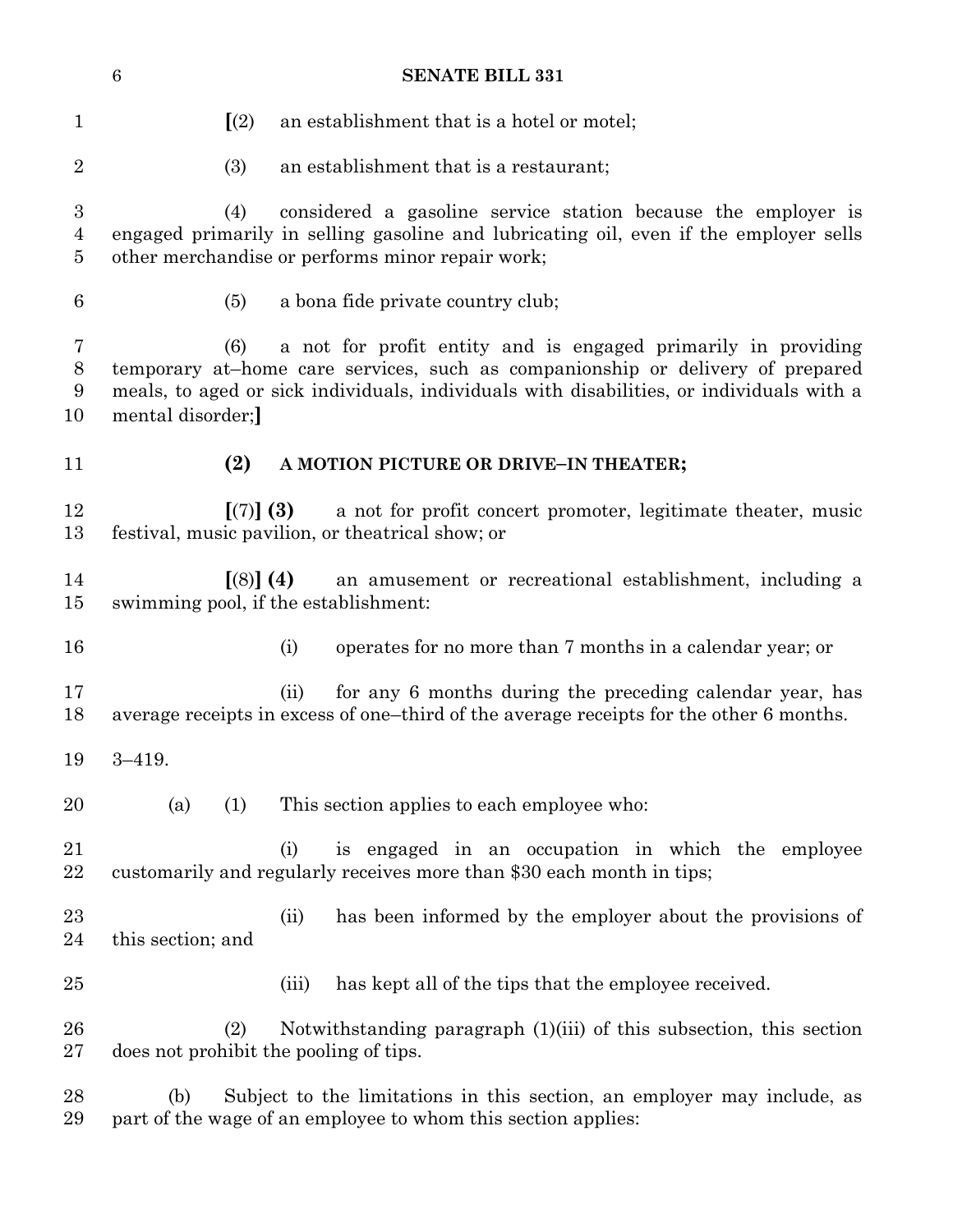(1) an amount that the employer sets to represent the tips of the employee; or

 (2) if the employee or representative of the employee satisfies the Commissioner that the employee received a lesser amount in tips, the lesser amount.

 (c) The tip credit amount that the employer may include under subsection (b) of this section may not exceed **[**50%**] 30%** of the minimum wage established under § 3–413 of this subtitle for the employee.

3–420.

 (a) Except as otherwise provided in this section, an employer shall compute the wage for overtime under § 3–415 of this subtitle on the basis of each hour over 40 hours that an employee works during 1 workweek.

 (b) Notwithstanding **[**§ 3–415(b)(8)**] § 3–415(B)(3)** of this subtitle, an employer that is not a not for profit organization and is a concert promoter, legitimate theater, music festival, music pavilion, or theatrical show shall pay overtime for a craft or trade employee as required in subsection (a) of this section.

 (c) The wage for overtime may be computed on the basis of each hour over **[**60**] 48** hours that an employee works during 1 workweek**:**

**(1)** for an employee who:

**[**(1)**] (I)** is engaged in agriculture; and

**[**(2)**] (II)** is exempt from the overtime provisions of the federal Act**[**.**]**

 **[**(d) The wage for overtime may be computed on the basis of each hour over 48 hours that an employee works during 1 workweek:**]; AND**

| 23       | $(1)$ (2)            | for an employee of a bowling establishment [; and          |
|----------|----------------------|------------------------------------------------------------|
| 24       | (2)                  | for an employee of an institution that:                    |
| 25       | (i)                  | is not a hospital; but                                     |
| 26       | (ii)                 | is engaged primarily in the care of individuals who:       |
| 27<br>28 | mental disorder; and | are aged, intellectually disabled, or sick or have a<br>1. |
| 29       |                      | reside at the institution.                                 |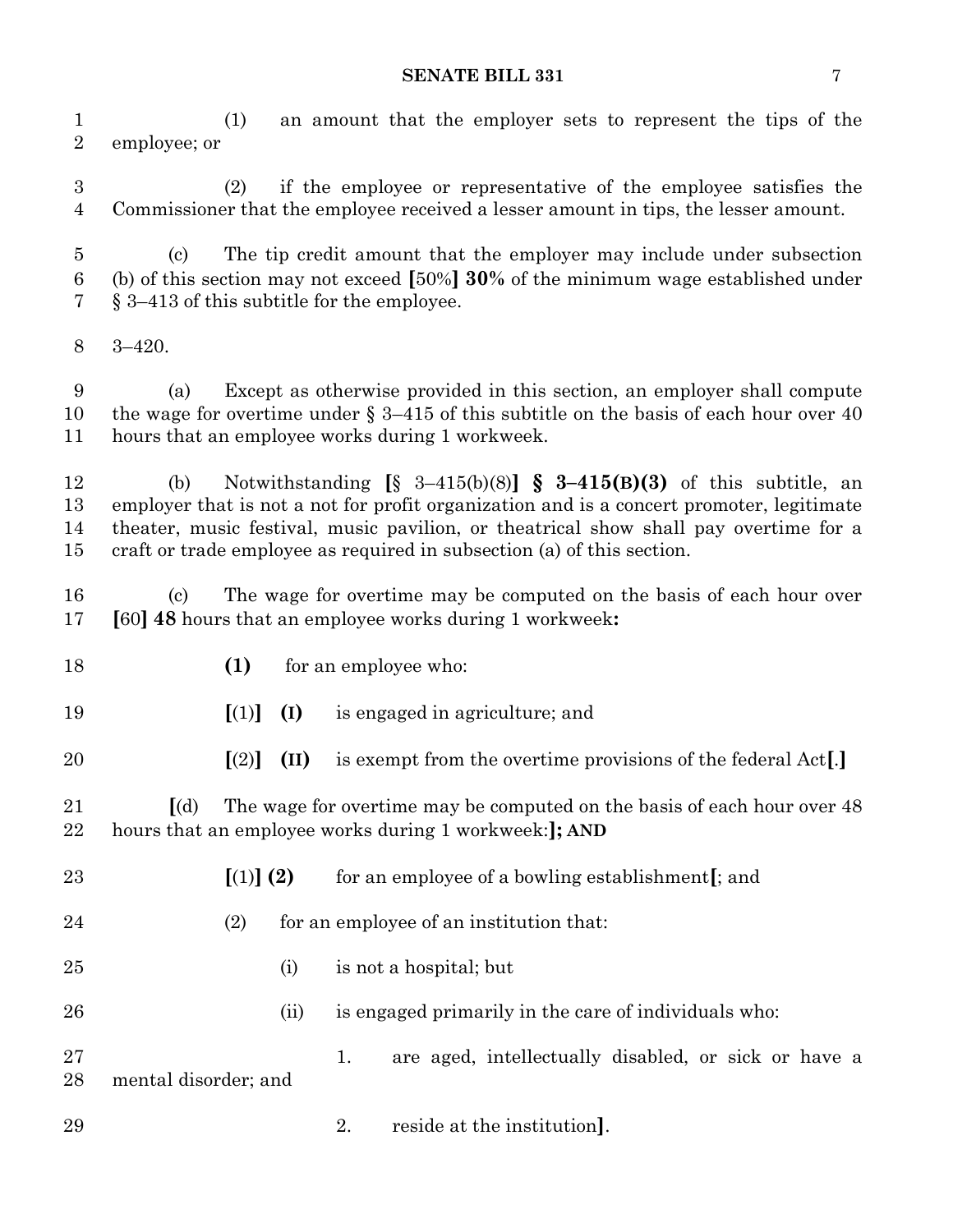|                          | $8\,$<br><b>SENATE BILL 331</b>                                                                                                                                                                                                  |
|--------------------------|----------------------------------------------------------------------------------------------------------------------------------------------------------------------------------------------------------------------------------|
| $\mathbf{1}$             | $3 - 427$ .                                                                                                                                                                                                                      |
| $\overline{2}$<br>3      | If an employer pays an employee less than the wage required under this<br>(a)<br>subtitle, the employee may bring an action against the employer to recover:                                                                     |
| 4<br>5                   | (1)<br>the difference between the wage paid to the employee and the wage<br>required under this subtitle;                                                                                                                        |
| 6<br>7<br>8              | (2)<br>AN ADDITIONAL AMOUNT EQUAL TO<br><b>THE</b><br><b>DIFFERENCE</b><br>BETWEEN THE WAGE PAID TO THE EMPLOYEE AND THE WAGE REQUIRED UNDER<br>THIS SUBTITLE AS LIQUIDATED DAMAGES; AND                                         |
| 9                        | (3)<br>COUNSEL FEES AND OTHER COSTS.                                                                                                                                                                                             |
| 10<br>11                 | On the written request of an employee who is entitled to bring an action<br>(b)<br>under this section, the Commissioner may:                                                                                                     |
| 12                       | take an assignment of the claim in trust for the employee;<br>(1)                                                                                                                                                                |
| 13<br>14                 | ask the Attorney General to bring an action in accordance with this<br>(2)<br>section on behalf of the employee; and                                                                                                             |
| 15                       | (3)<br>consolidate 2 or more claims against an employer.                                                                                                                                                                         |
| 16<br>17<br>18           | The agreement of an employee to work for less than the wage to which<br>$\left( \mathrm{c}\right)$<br>the employee is entitled under this subtitle is not a defense to an action under this<br>section.                          |
| 19<br>20<br>21           | (1) If a court determines that an employee is entitled to recovery in an<br>(d)<br>action under this section, the court [may allow against the employer] SHALL AWARD<br>TO THE EMPLOYEE:                                         |
| 22<br>23                 | (I)<br>THE DIFFERENCE BETWEEN THE WAGE PAID TO THE<br>EMPLOYEE AND THE WAGE REQUIRED UNDER THIS SUBTITLE;                                                                                                                        |
| 24<br>25<br>26<br>$27\,$ | (II)<br>EXCEPT AS PROVIDED IN PARAGRAPH (2) OF THIS<br>SUBSECTION, AN ADDITIONAL AMOUNT EQUAL TO THE DIFFERENCE BETWEEN<br>THE WAGE PAID TO THE EMPLOYEE AND THE WAGE REQUIRED UNDER THIS<br>SUBTITLE AS LIQUIDATED DAMAGES; AND |
| 28                       | reasonable counsel fees and other costs.<br>(III)                                                                                                                                                                                |
| 29<br>30                 | (2)<br>IF AN EMPLOYER SHOWS TO THE SATISFACTION OF THE<br>COURT THAT THE EMPLOYER ACTED IN GOOD FAITH AND REASONABLY                                                                                                             |